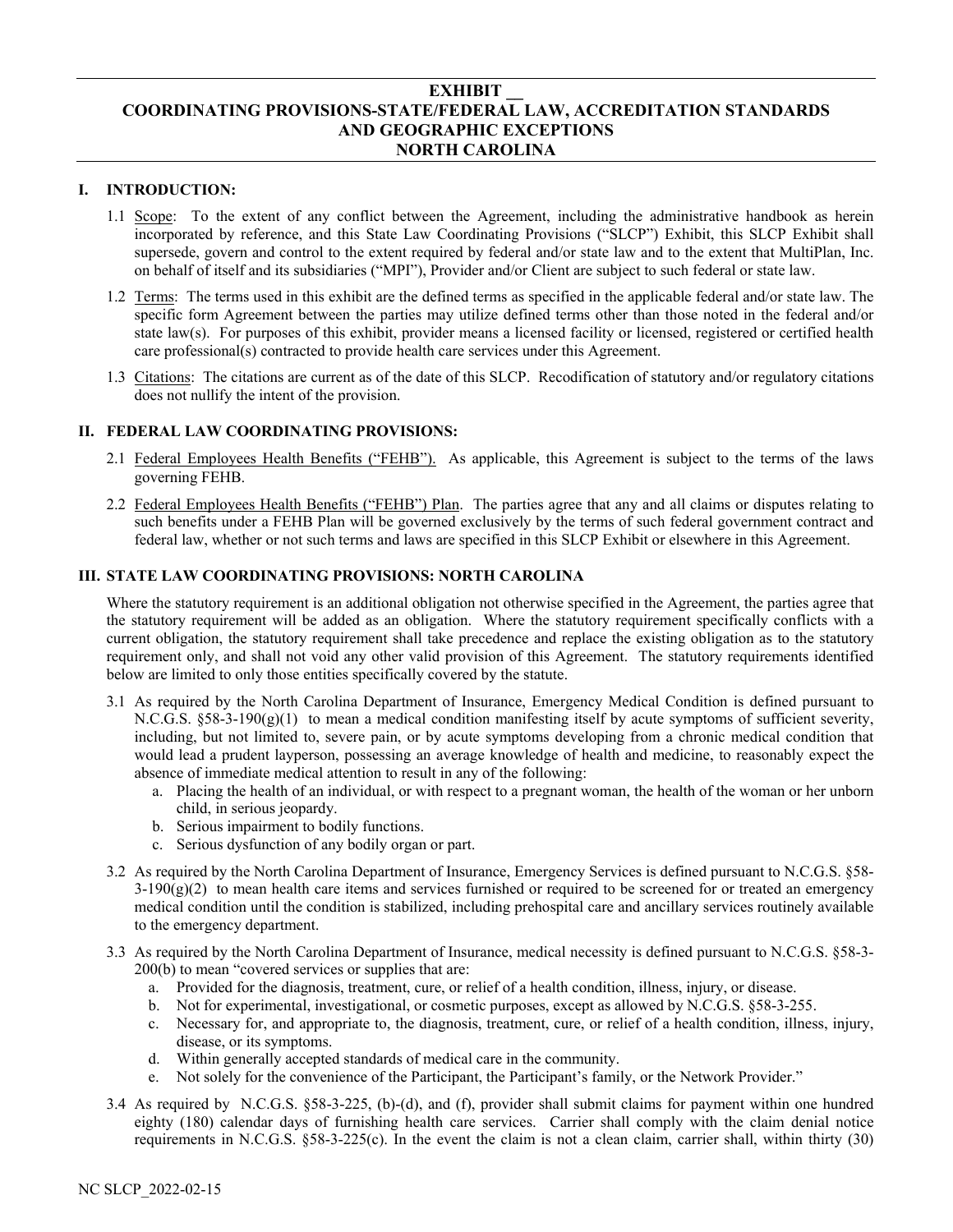calendar days, notify provider that such claim is incomplete. In the event carrier requires additional information to process the claim, carrier shall allow provider ninety (90) business days to submit such additional information.

- 3.5 As required by N.C.G.S. §58-3-225(h), provider may collect underpayments or nonpayments by carrier for a time period of up to two (2) years. Carrier may recover overpayments or offset future payments for a time period of up to two (2) years after the date of the original claim payment unless carrier has reasonable belief of fraud or other intentional misconduct by provider.
- 3.6 As required by N.C.G.S. §58-3-227, carrier shall make the applicable fee schedule and claims submission and reimbursement policies available to providers.
- 3.7 As required by N.C.G.S. §58-50-270(1) "Amendment" means any change to the terms of this Agreement, including terms incorporated by reference, that modifies fee schedules. A change required by federal or State law, rule, regulation, administrative hearing, or court order is not an Amendment.
- 3.8 As required by N.C.G.S. §58-50-275(b) all notices provided under this Agreement shall be one or more of the following, calculated as (i) five (5) business days following the date the notice is placed, first class postage prepaid, in the United States mail; (ii) on the day the notice is hand delivered; (iii) for certified or registered mail, the date on the return receipt; or (iv) for commercial courier service the date of delivery. Notwithstanding the foregoing, nothing in N.C.G.S. §58-50-275(b) prohibits the use of electronic medium for a communication other than an Amendment if agreed to by the parties.
- 3.9 As required by N.C.G.S. §58-50-280,
	- (a) Any proposed contract amendment shall be sent tothe notice contact of a provider pursuant to G.S. 58-50-275. The proposed amendment shall be dated, labeled "Amendment," signed by the carrier, and include an effective date for the proposed amendment.
	- (b) A provider receiving a proposed amendment shall be given at least 60 days from the date of receipt to object to the proposed amendment. The proposed amendment shall be effective upon the provider failing to object in writing within 60 days.
	- (c) If a provider objects to a proposed amendment, then the proposed amendment is not effective and the initiating carrier shall be entitled to terminate the contract upon 60 days written notice to the provider.
	- (d) Nothing in this section prohibits the parties from negotiating contract terms that provide for mutual consent to an amendment, a process for reaching mutual consent, or alternative notice contacts.
- 3.10 As required by N.C.G.S. §58-50-285, (a) carrier shall provide a copy of its policies and proceduresto a health care provider prior to execution of a new or amended contract and annually to all contracted health care providers. Such policies and procedures may be provided to the health care provider in hard copy, CD, or other electronic format, and may also be provided by posting the policies and procedures on the Web site of the health plan or insurer; and (b) The policies and procedures of carrier shall not conflict with or override any term of a contract, including contract fee schedules. In the event of a conflict between a policy or procedure and the language in a contract, the contract language shall prevail.
- 3.11 As required by 11 N.C.A.C. 20.0202(1), this contract and any attached or incorporated amendments, exhibits, or appendices constitute the entire contract between the parties.
- 3.12 As required by 11 N.C.A.C. 20.0202(3), the term of the Agreement is as stated in the underlying Agreement. If the underlying Agreement does not specify a term, the Agreement is effective on the effective date and will continue in effect for a period of one (1) year. Unless otherwise terminated as specified in this Agreement, this Agreement shall renew automatically for consecutive one (1) year terms on the anniversary of the effective date.
- 3.13 As required by 11 N.C.A.C. 20.0202(4), the termination rights are as stated in the underlying Agreement. In the event the underlying Agreement does not include any termination rights, the termination rights are as follows:

Discretionary Termination. After the expiration of the Initial Term, this Agreement may be terminated in the sole discretion of either party, by the provision of written notice at least ninety (90) days prior to the Renewal Date, such termination to be effective on the Renewal Date.

#### Termination for Material Breach.

This Agreement may be terminated by carrier upon written notice to provider if (i) any action is taken which requires provider to provide carrier with notice; (ii) in the sole discretion of carrier, if provider fails to comply with the quality management and/or credentialing/recredentialing program(s) specified in the administrative handbook(s); or (iii) provider fails to comply with any applicable state and/or federal law related to the delivery of health care services.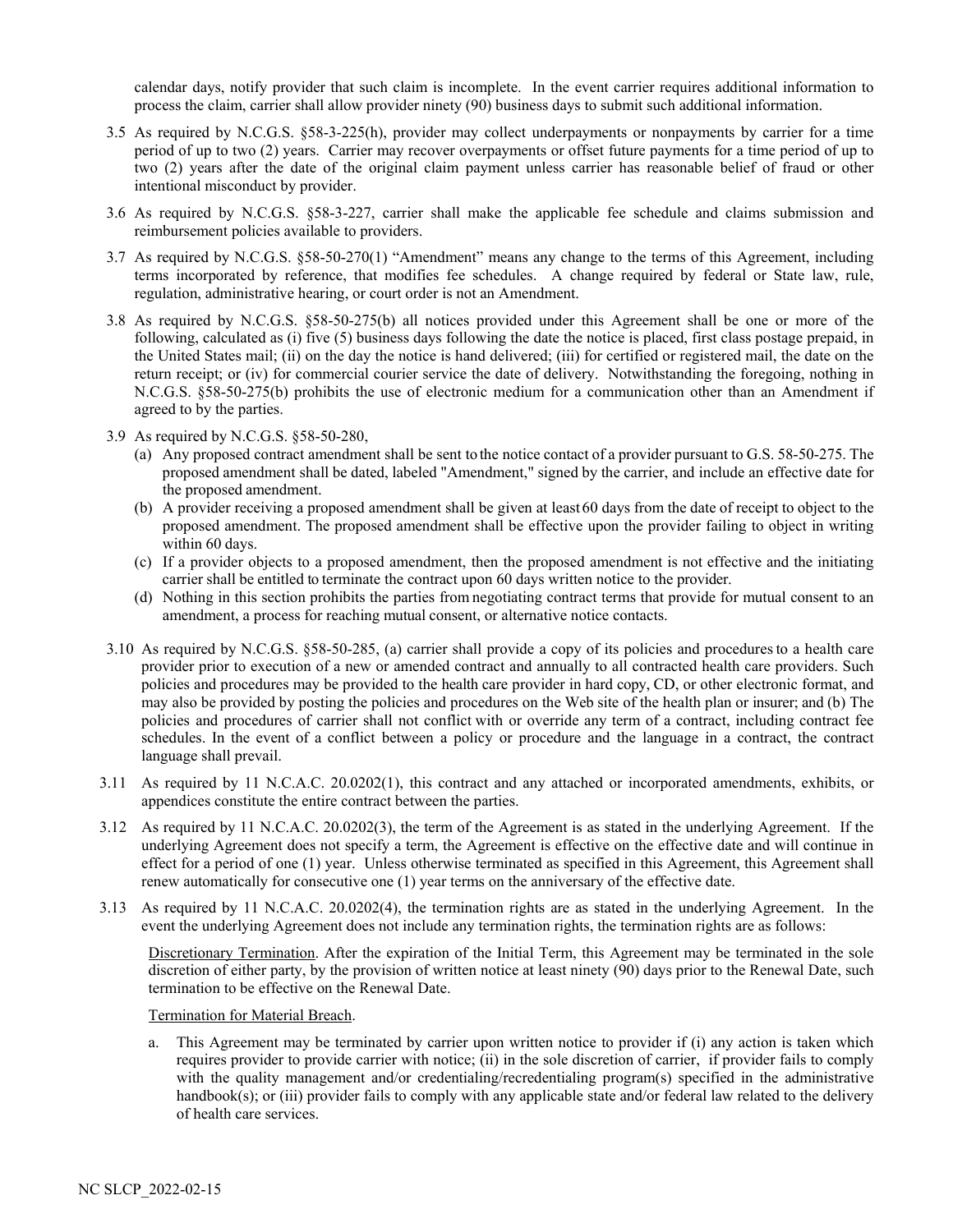b. In the event that one party commits a material breach of this Agreement (the "Breaching Party") this Agreement will terminate upon the provision of at least thirty (30) days written notice to the Breaching Party specifying the material breach. The Breaching Party may cure the breach within such thirty (30) day period, provided however, that failure to cure said breach will result in termination as of the date specified in the notice.

Network Participation Termination. Either party may terminate this Agreement as to any of the networks in which provider participates by the provision of at least ninety (90) days prior written notice to the other party provided however, provider maintains participation in at least one network. Termination of a Network will not terminate this Agreement as to any other Networks in which provider participates.

- 3.14 As required by 11 N.C.A.C. 20.0202 (5) (a), after termination of the provider contract or in the case of the carrier or intermediary's insolvency provider shall ensure that any administrative duties and records shall be transitioned.
- 3.15 As required by 11 N.C.A.C. 20.0202 (6), The provider shall maintain licensure, accreditation, and credentials sufficient to meet the carrier's credential verification program requirements and to notify the carrier of subsequent changes in status of any information relating to the provider's professional credentials.
- 3.16 As required by 11 N.C.A.C. 20.0202 (7), provider shall maintain professional liability insurance coverage in accordance with carrier policies and procedures and the administrative handbook. Provider shall notify the carrier of subsequent changes in status of professional liability insurance on a timely basis.
- 3.17 As required by 11 N.C.A.C 20.0202 (9), provider shall arrange for call coverage or other back-up to provide service in accordance with the carrier's standards for provider accessibility.
- 3.18 As required by 11 N.C.A.C 20.0202 (10), carrier shall provide a mechanism that allows providers to verify member eligibility, based on current information held by the carrier, before rendering health care services.
- 3.19 As required by 11 N.C.A.C. 20.0202 (11), provider shall:
	- a. Maintain confidentiality of enrollee medical records and personal information as required by G.S. 58, Article 39 and other health records as required by law.
	- b. Maintain adequate medical and other health records according to industry and carrier standards.
	- c. Make copies of such records available to the carrier and Department in conjunction with its regulation of the carrier.
- 3.20 As required by 11 N.C.A.C. 20.0202 (12), provider shall cooperate with members in member grievance procedures.
- 3.21 As required by 11 N.C.A.C. 20.0202 (13), provider shall not discriminate against members on the basis of race, color, national origin, gender, age, religion, marital status, health status, or health insurance coverage.
- 3.22 As required by 11 N.C.A.C. 20.0202 (15)(b), The carrier shall provide information on benefit exclusions; administrative and utilization management requirements; credential verification programs; quality assessment programs; and provider sanction policies. Notification of changes in these requirements shall also be provided by the carrier, allowing providers time to comply with such changes.
- 3.23 As required by 11 N.C.A.C. 20.0202 (16), provider shall comply with the carrier's utilization management programs, credential verification programs, quality management programs, and provider sanctions programs. None of these shall override the professional or ethical responsibility of the provider or interfere with the provider's ability to provide information or assistance to their patients.
- 3.24 As required by 11 N.C.A.C. 20.0202 (17), provider authorizes and the carrier shall include the name of the provider or the provider group in the provider directory distributed to its members.
- 3.25 As required by 11 N.C.A.C. 20.0202 (18), the dispute resolution process is as stated in the underlying Agreement. In the event the underlying Agreement does not include any dispute resolution process and provider has a question or grievance regarding its rights or obligations under this Agreement or cannot resolve a dispute with a carrier, provider shall either:
	- (a) Call MPI's Service Operations Department, or
	- (b) Provide MPI with written notice specifying the nature of the dispute. Such notice to MPI shall be in writing and delivered by certified mail/return receipt requested, or by overnight delivery, to:

MultiPlan, Inc. Service Operations Department 16 Crosby Drive Bedford, MA 01730

Within thirty (30) days of receipt of such notice, the parties will assign the appropriate level of management and staff members who will initiate discussions to seek resolution of the dispute, consistent with the terms of this